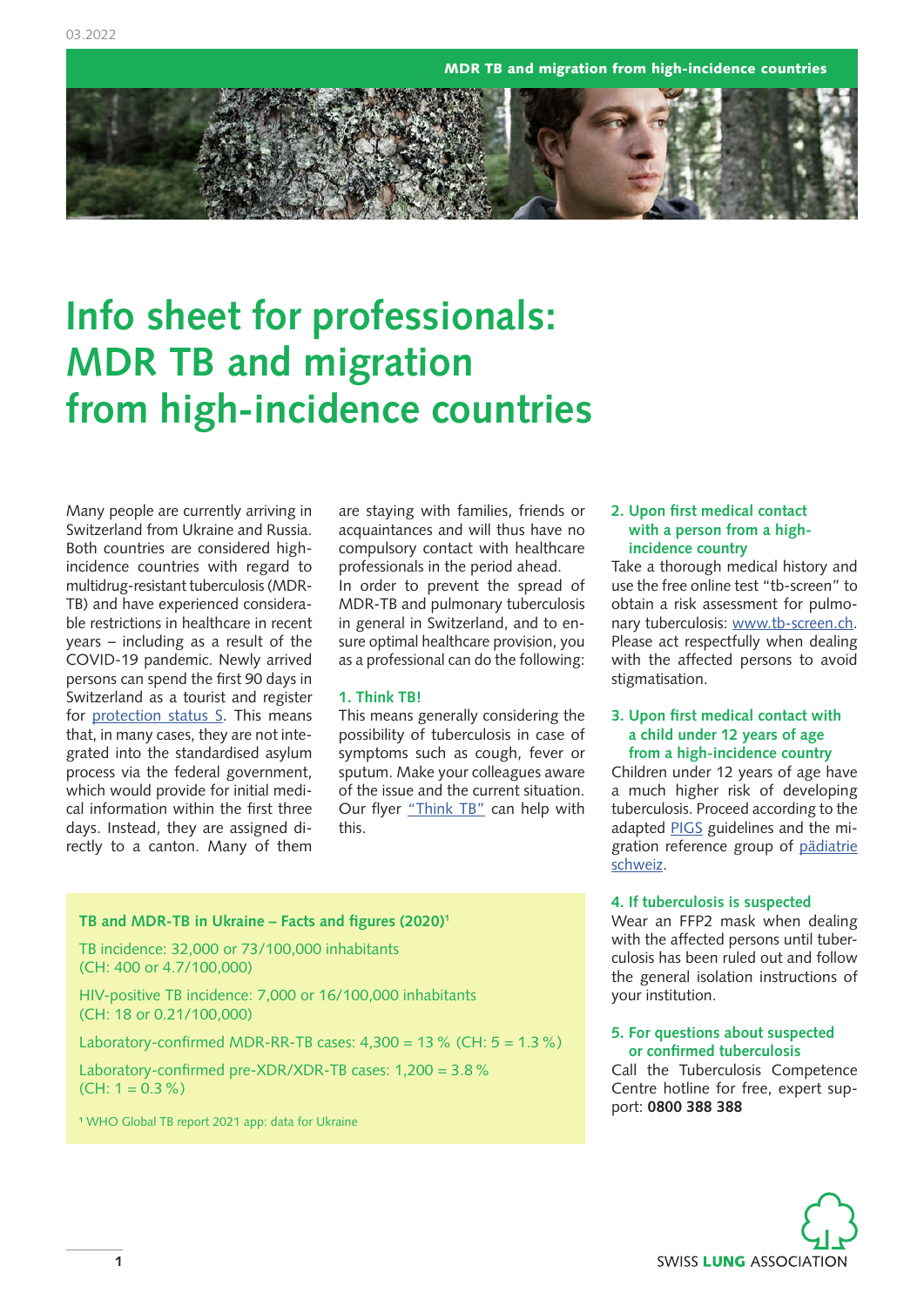# **6. If tuberculosis is confirmed**

A case of tuberculosis must be reported to the relevant cantonal medical office. You can find the form for this [here.](https://www.tbinfo.ch/formulare/tb-meldeformulare-bag.html) The cantonal medical office decides whether an environmental investigation should be initiated and notifies the cantonal TB office (for contacts see page 3). Details on further procedures and responsibilities can be found in the [TB handbook](https://www.tbinfo.ch/wissenszentrum/publikationen/handbuch-tuberkulose.html).

# **7. If MDR-TB is confirmed**

Call the hotline for information on therapy options and/or register at [tbinfo@lung.ch](mailto: tbinfo@lung.ch) for access to the online forum, where you can discuss the treatment of an MDR-TB case anonymously with other professionals.

# **Information material**

Further information and all forms and publications on the subject of tuberculosis can be found in the online competence centre: [www.tbinfo.ch](https://www.tbinfo.ch/startseite.html)

# **FAQs**

for those affected can be found here in Ukrainian, Russian and other languages: [https://www.tbinfo.ch/wis](https://www.tbinfo.ch/wissenszentrum/publikationen/faktenblaetter-tuberkulose.html)[senszentrum/publikationen/fakten](https://www.tbinfo.ch/wissenszentrum/publikationen/faktenblaetter-tuberkulose.html)[blaetter-tuberkulose.html](https://www.tbinfo.ch/wissenszentrum/publikationen/faktenblaetter-tuberkulose.html)



**Draft status: 14.03.2022**

**Tuberculosis Competence Centre** Chutzenstrasse 10 3007 Bern Phone 031 378 20 50 Fax 031 378 20 51 [tbinfo@lung.ch](mailto: tbinfo@lung.ch) [www.tbinfo.ch](http://www.tbinfo.ch)